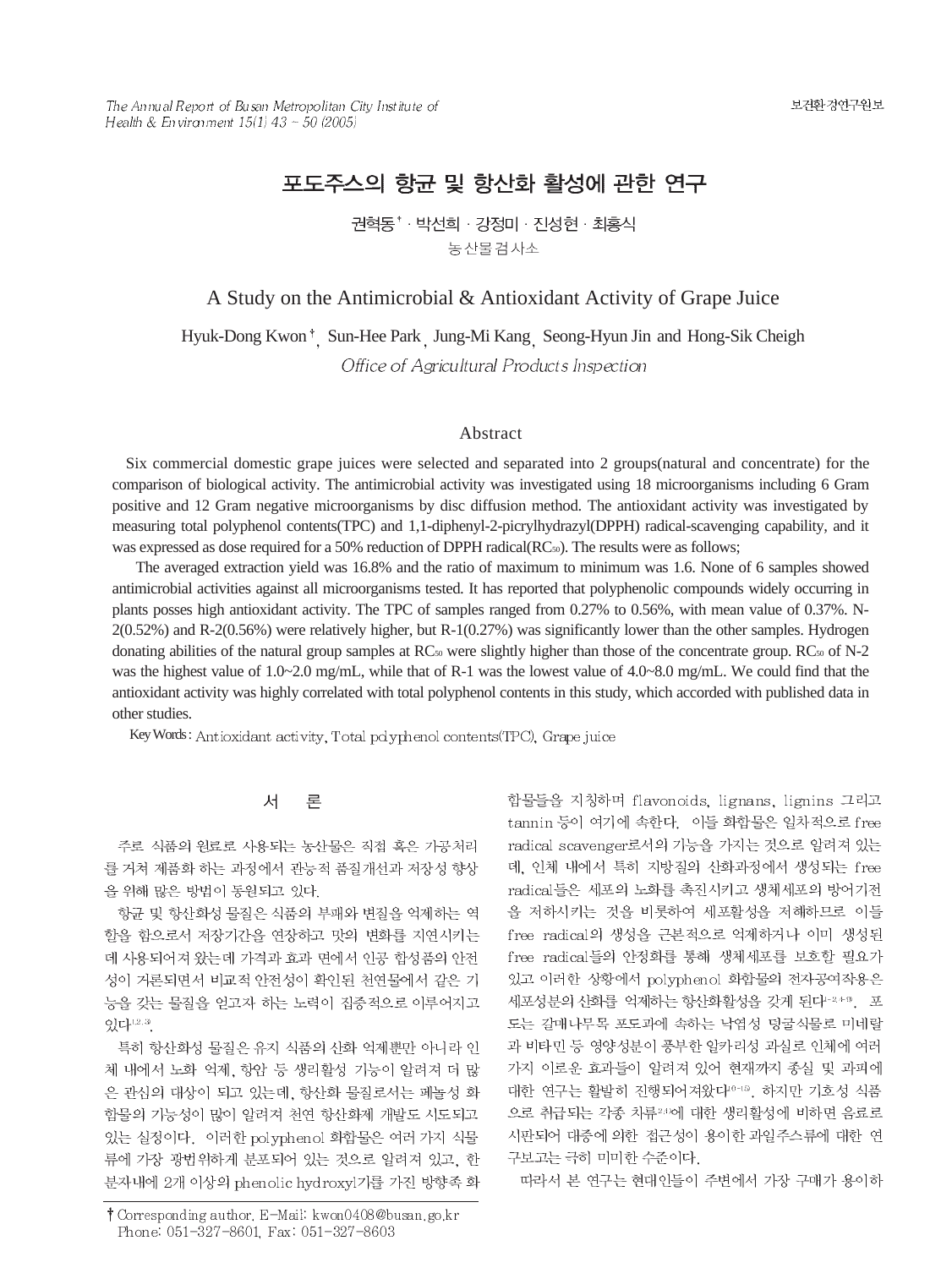고 다소비 되고 있는 시중 유통 포도주스류 6종에 대해 가장 잘 알려진 생리활성인 항균활성과 항산화 활성을 조사하였다.

#### 재료 및 방법

### 실험재료

본 실험에 사용된 재료는 시중 대형 할인접을 통해 시판되는 총 6종을 구입하여 사용하였으며 비교실험을 위해 천연포도주 스 3종(N-1, N-2, N-3), 환원포도주스 3종(R-1, R-2, R-3)으로 구분하였다.

구입한 재료는 각각 1 L씩 취하여 rotary vacuum evaporator(R-124, Büchi Co, Switzerland)로 40℃ 이하 의 수조에서 감압하여 농축하고 freezing dryer(F/D. SamWon Co., Korea)를 이용하여 72시간동안 동결 건조시 킨 뒤 -20℃ 의 냉동고(CA-D11AZ, LG Co, Korea)에 보관 하면서 실험시료로 사용하였다.

#### 미생물 배양 및 배지

항균활성 측정에 사용된 미생물은 Gram 양성균 6종, Gram 음성균 12종으로 본 연구원 미생물과에서 분양받아 사 용하였으며, 항균활성 공시균주 총18종은 Table 1과 같다. 모 든 시험균은 Mueller-Hinton Broth(MHB, Difco, USA)를 사용하여 배양하였고, L. monocytogenes는 MHB에 0.6% yeast extract를 첨가하였고, 호염균인 Vibrio속 미생물에는 3% NaCl를 첨가하여 배양하였다. 또한 고체배지의 경우

### Table 1 I jet of togted microorganism

1.5%의 agar를 첨가하여 사용하였으며, 모든 규주는 37°C에 서 배양하면서 실험에 이용하였다.

#### 항균활성 측정

각 시료의 항균활성은 Bauer 등 6-17)의 disc diffusion 방법 에 따라 측정하였다. 건조된 각 시료에 증류수를 가하여 재용 해하고 멸균된 disc(8 mm, thin, Toyo Co., Japan)에 0.25, 0.5, 0.75 및 1.0 mg/disc의 농도가 되도록 접적한 뒤 완전히 건조시켜 준비하였다.

항균활성 측정을 위해 하루 전 배양된 각 균주를 agar plate에 100 zL씩 분주하고 멸균된 면봉으로 균일하게 도포시 킨 후 시료용액이 점적된 disc를 agar plate 표면에 완전히 밀착시켰다. 각 plate는 시료용액의 확산을 위해 4℃ 냉장고 에서 1시간 동안 방치한 뒤 37℃ 배양기에서 18시간 배양한 후 disc 주변에 나타나는 clear zone으로 결정하여 각 시료의 항 균력을 측정하였다. 이 때 대조구는 멸균된 증류수를 포화시킨 disc를 건조시켜 사용하였으며, 위의 항균활성은 3회 반복 실 시하였다.

#### 총 폴리페놀 화합물의 함량 측정

총 polyphenol 화합물의 함량은 Folin-Denis 방법을 약간 변형시켜 측정하였다<sup>7-20</sup>, 건조된 시료를 증류수에 용해시켜 10 mg/mL 농도로 제조하여 시험관에 200 gL를 취하고 증류 수를 가하여 2 mL로 만든 후, 여기에 200 µL Folinciocalteu's phenol reagent를 첨가하여 잘 혼합한 후 3분간

| Tested microorganism            | ATCC No.  |
|---------------------------------|-----------|
| Gram Positive                   |           |
| Bacillus cereus                 | ATCC11778 |
| Corynebacterium xerosis         | ATCC9755  |
| Listeria monocytogenes          | ATCC15313 |
| Micrococcus luteus              | ATCC10240 |
| Staphylococcus aureus           | ATCC25923 |
| Strept ococcus faecal is        | ATCC10541 |
| Gram Negative                   |           |
| Citrobacter freundii            | ATCC6750  |
| Escherichia coli                | ATCC9637  |
| Escherichia coli VT1, VT2, eaeA | ATCC43895 |
| Klebsi ella pneumoniae          | ATCC10031 |
| Pseudomonas aeruginosa          | ATCC27853 |
| Shigella flexneri               | ATCC9403  |
| Salmonella paratyphi            | ATCC11087 |
| Shigella sonnei                 | ATCC9290  |
| Vibrio cholerae $Non-O1$        | ATCC11179 |
| Vibrio parahaemolyticus         | ATCC11143 |
| Vibrio vulnificus               | ATCC11187 |
| Yersinia enterocolitica         | ATCC27729 |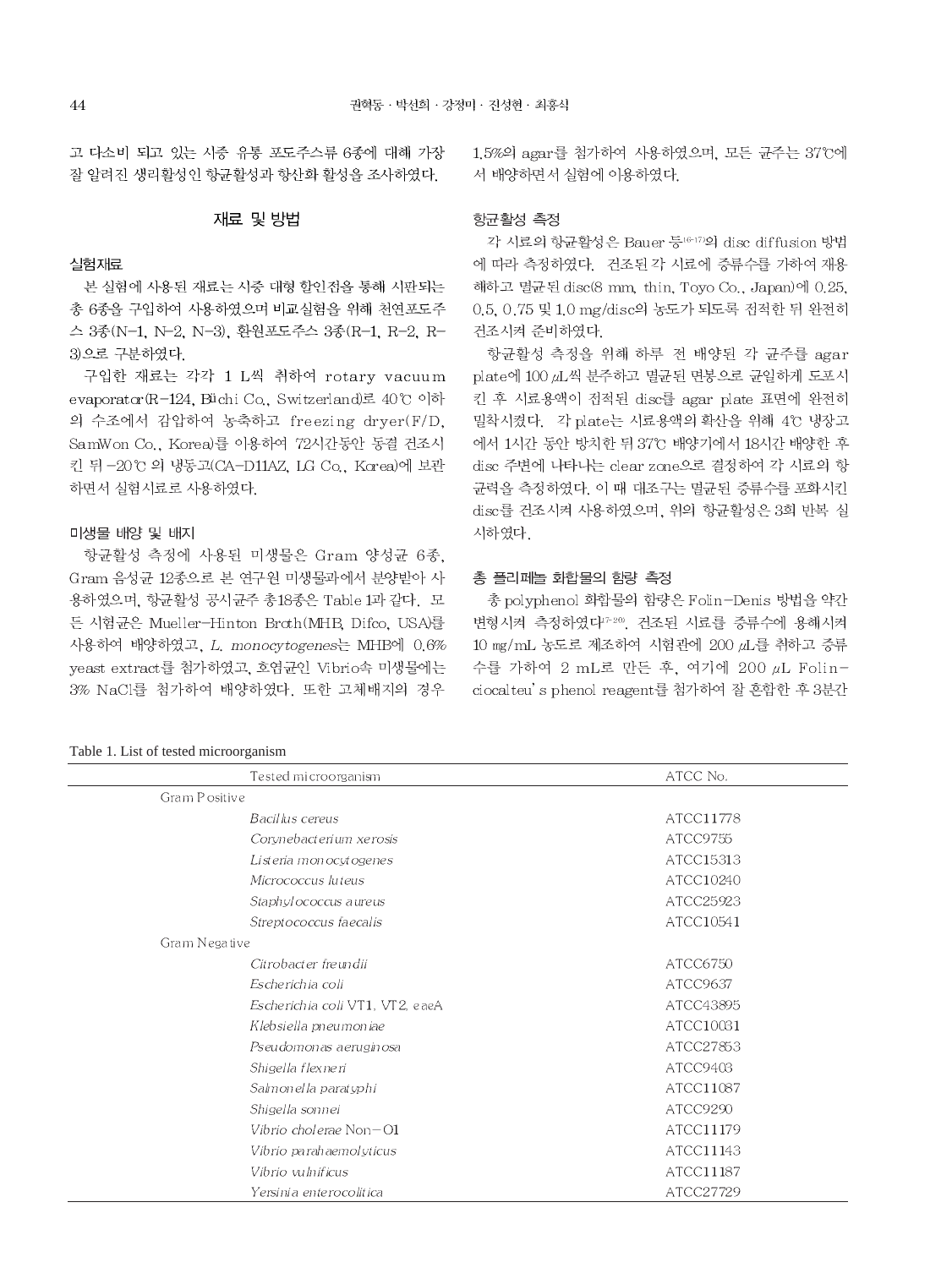| Sample      |       | $\frac{dy}{dx}$ weight $\frac{g}{g}$ | yield $(\%)^1$ |  |
|-------------|-------|--------------------------------------|----------------|--|
| Na tural    | $N-1$ | 181.05                               | 18.12          |  |
|             | $N-2$ | 178.25                               | 17.83          |  |
|             | $N-3$ | 163.17                               | 16.32          |  |
| Concentrate | $R-1$ | 176.63                               | 17.66          |  |
|             | $R-2$ | 117.26                               | 11.73          |  |
|             | $R-3$ | 191.39                               | 19.14          |  |

dry weight(g)  $\overline{v}$  vield(%) =  $- \times 100$ grape juice(1,000g)

실온에 방치하였다. 정확히 3분 후 400 µL의 20% Na2CO3 용액을 가하여 혼합하고 증류수를 첨가하여 최종 4 mL로 만 든 후 실온에서 1시간 방치하여 상징액을 725 nm에서 흡광도 를 측정하였다.

이 때 총 polyphenol 화합물은 tannic acid를 이용하여 작 성한 표준곡선으로부터 함량을 환산하여 구하였는데, tannic acid를 이용한 표준곡선은 50% ethanol에 녹인 1 mg/mL 농 도의 tannic acid 원액을 최종 0, 50, 100, 150, 200 및 400 ug/mL의 농도가 되도록 하여 위와 동일한 방법으로 흡광도를 측정하여 작성하였다.

#### DPPH에 의한 수소공여능의 측정

DPPH에 의한 수소공여능(hydrogen donating ability, HDA)은 Blois 방법을 변형하여 측정하였다<sup>17.20</sup>. DPPH(1.1diphenyl-2-picrylhydrazyl) 용액은 100 mL ethanol에 16 mg의 DPPH를 용해시키고 증류수 100 mL를 혼합하여 잘 섞은 후 여과지(Whatman No.2)로 여과하여 조제하였다. 이 용액 4.9 mL에 증류수에 용해시킨 일정 농도의 시료용액 100 pL를 혼합하여 5분 간격으로 30분간 반응 후 528 nm에서 흡광 도의 감소를 측정하였다. 수소공여능은 시료 첨가구와 시료용 액을 첨가하지 않은 대조구의 흡광도를 구하여 백분율(수소공 여능. %=[(대조구 흡광도-실험구 흡광도)/대조구 흡광도]× 100)로 표시하였고, 대조구의 흡광도를 100으로 하여 1/2로 감소시키는데 필요한 시료의 농도를 Reduce Concentration 50%(RC50)으로 결정하였다.

## 결과 및 고찰

동결 건조된 각 포도주스의 건조물들은 생리활성의 측정에 앞서 micro balance(AT-261, Mettler Co., Switzerland) 를 이용하여 무게를 측정하고 그 회수율을 구하였다(Table 2). 실험에 사용된 포도주스들은 평균 16.8%의 수율을 나타내었 으며, 대부분 비슷한 수율을 나타낸 반면 한 개의 시료(R-2)만 이 상대적으로 낮은 수율(11.73%)을 나타내었고 최저 수율을 보인 시료에 비해 최대 수율을 보인 시료는 1,6배에 해당하는 차이를 보였다. 수율을 구한 건조물들은 -20℃ 의 냉동고 (CA-D11AZ, LG Co., Korea)에 보관하면서 생리활성 측정 을 위한 시료로 사용하였다.

# Antimicrobial Activity

각종 식물 추출물이 미생물 증식억제에 관여한다는 사실은 오래 전부터 알려져 있으며, 이런 특성을 이용하여 우리 조상 들은 음식의 장기 보존에 이용한 경우가 보이고 있으며 겨자. 고추냉이, 귤씨 추출물 등에 대한 항균활성이 많이 알려져 있다".

6종의 포도주스에 대한 항균활성은 Bacillus cereus 등 6 종의 Gram 양성균과 Escherichia coli 등 12종의 Gram 음 성균에 대하여 Bauer 등의 disc diffusion 방법에 따라 측정 하였다.

측정결과 실험에 사용된 6종의 포도주스 모두 항균활성을 전혀 나타내지 않는 것으로 나타났으며, 그 결과는 Fig. 1과 같다.

# 총 Polyphenol 화합물의 함량

포도주스 6종에 대한 총 polyphenol 화합물 함량의 측정은 Folin-Denis 방법에 따랐으며, tannic acid를 이용하여 표 준곡선을 작성(Fig. 2)하고 이로부터 함량을 구하였다.  $(Table 3)$ 

총 6종 포도주스의 총 polyphenol 화합물 함량은 평균 0.37%였으며, 천연주스가 평균 0.39%, 환원주스가 0.36%로 거의 유사한 함량을 보였다. 또 최대/최소 함량비는 2.2로 시 료별로 큰 차이를 보였는데, N-2와 R-2가 각각 0.52, 0.56% 로 높은 함량을 보인 반면 R-1은 0.27%로 현저히 낮은 함량 을 나타내었다.

#### Antioxidant Activity

항산화 물질은 산화를 억제하는 기능을 갖고 있으며 특히 유 지와 같이 쉽게 산화되는 성분의 산화를 지연시키는 효과를 갖 고 있다. 근래 이들 항산화 물질이 인체 내 free radical을 소 거시키는 작용으로 노화억제, 항암효과 등에 관여하는 것으로 알려져 유지식품에 대한 효용성과 함께 기능성 활성 성분으로 각광을 받고 있다".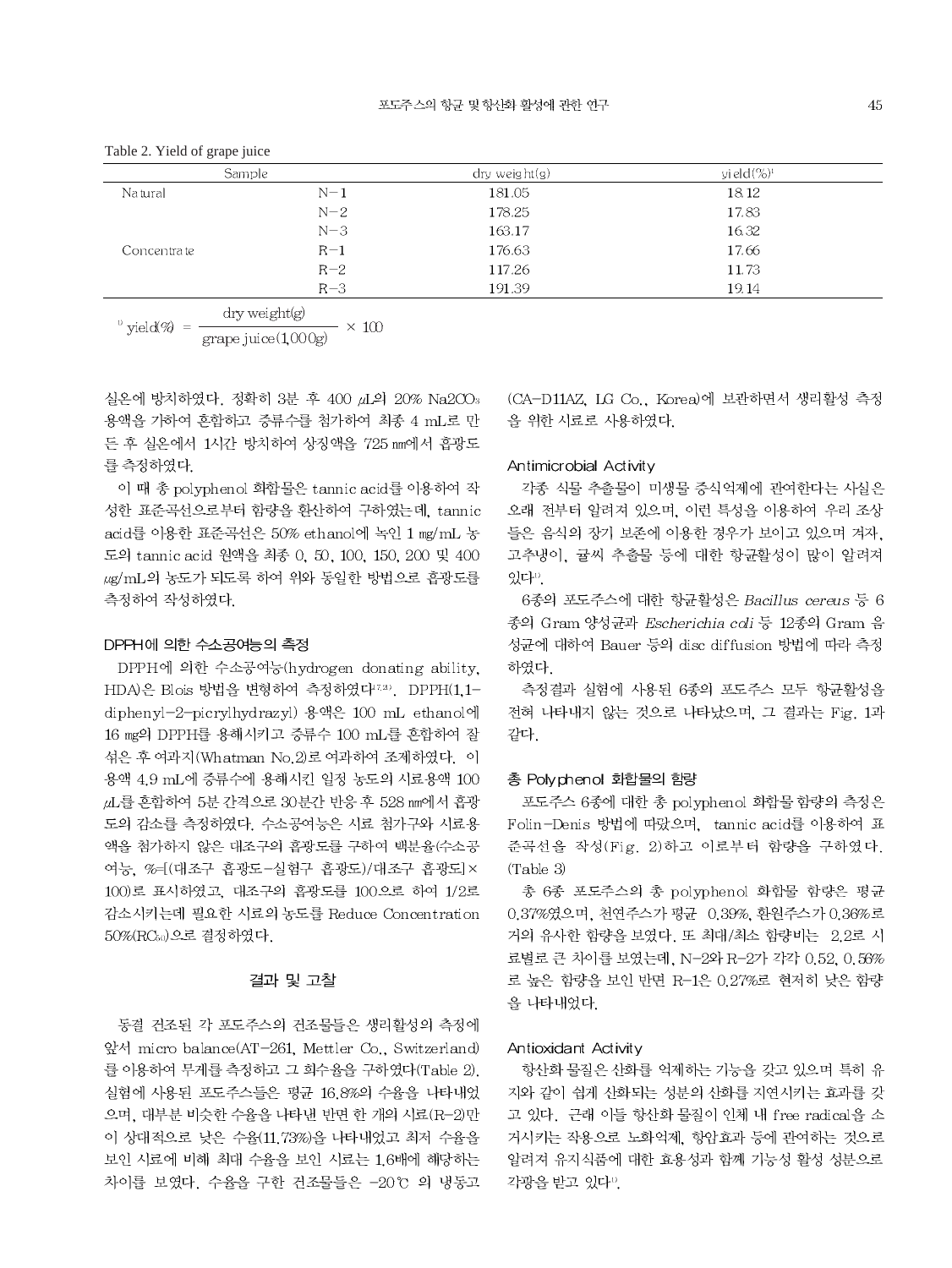C. freundii E. coli B. cereus C. xerosis E.coli/EHEC/VT1, VT2, eaeA M. luteus K. pneumoniae L. monocytogenes S. faecalis  $P.$  aeruginosa S. flexneri S. aureus S. paratyphi S. somei V. cholerae Non-O1 V. parahaemolticus  $N-3$  $N-1$ О C Ŷ  $\overline{2}$  $\overline{\mathbf{3}}$  $H-3$ 3.  $\frac{0}{5}$  $H-2$  $\circ$  $\overline{a}$ O Ř. 5.  $N-2$ в.  $H-1$ 

V. vulnificus

Y. enterocolitica

Fig. 1. Antimicrobial activity of grape juice by disc diffusion method.

산소는 인간을 포함한 호기성 생물의 생존에 필요 불가결한 요소이지만 에너지 대사를 위해 산소를 이용하는 많은 생명체 에서 부산물로 생성되어진 활성산소 종은 생체 내 세포막에 존 재하는 지질과 결합하여 과산화물(superoxide)을 만들고, 이 들의 연속반응에 의해 alcohol 류, aldehyde 류, ketone 류 등을 생성함으로서 DNA 및 세포를 손상시켜 암을 유발하거나 노화에 영향을 미치거나 면역작용을 감소시키는 것으로 알려 져 있다<sup>8,21-23)</sup>.

일반적으로 특정 물질에 대한 항산화 활성을 측정하는 방법 에는 여러 가지가 있으나 그 중에서 DPPH radical 소거 활성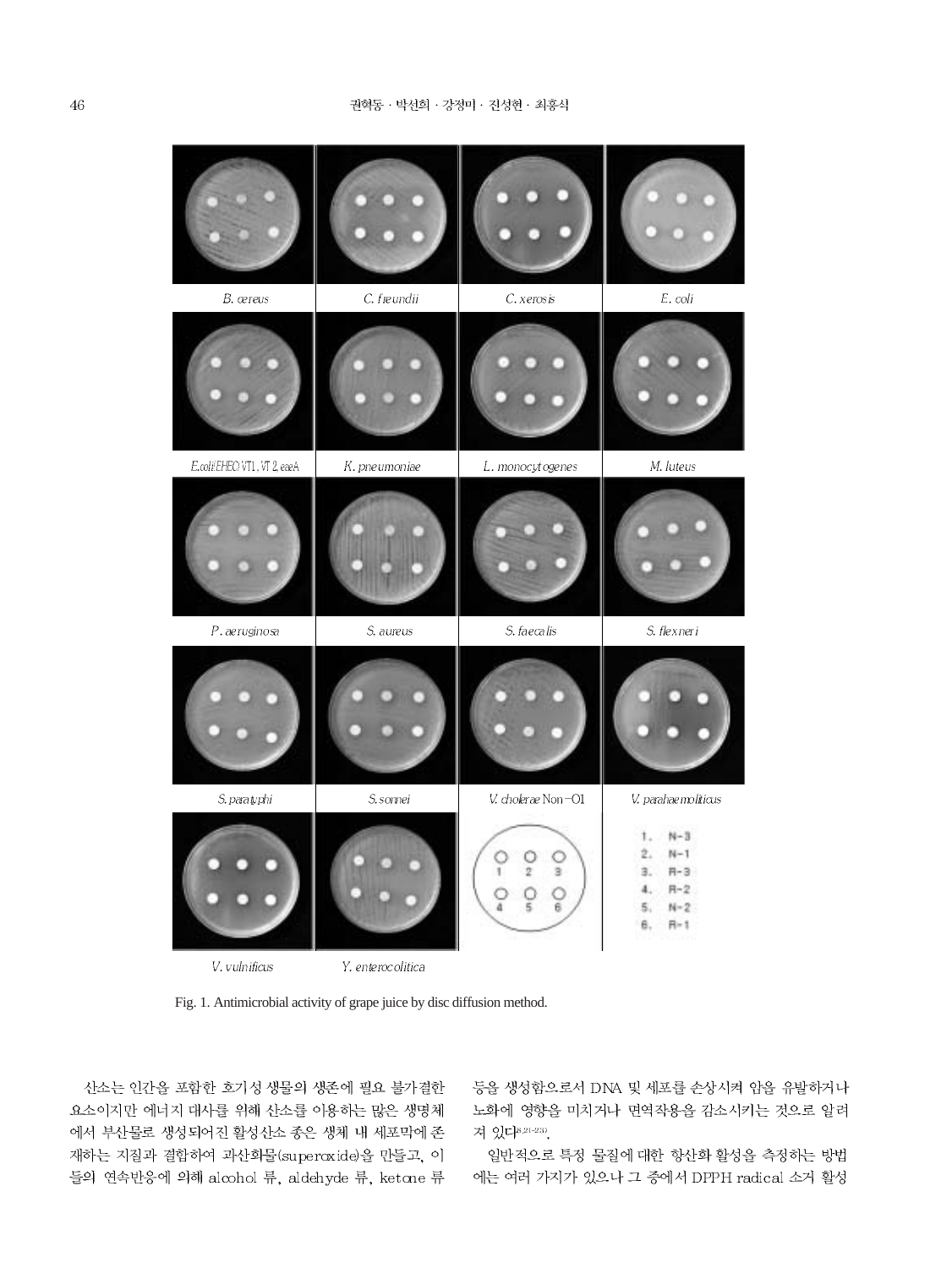

Fig. 2. Standard curve for total polyphenolic compound assay.



Fig. 3. Hydrogen donating ability of grape juices.<br>  $\bullet : 1 \text{ mg/mL}, \circ : 2 \text{ mg/mL}, \blacktriangledown : 4 \text{ mg/mL}, \blacktriangledown : 8 \text{ mg/mL}, \blacktriangledown : 12 \text{ mg/mL}$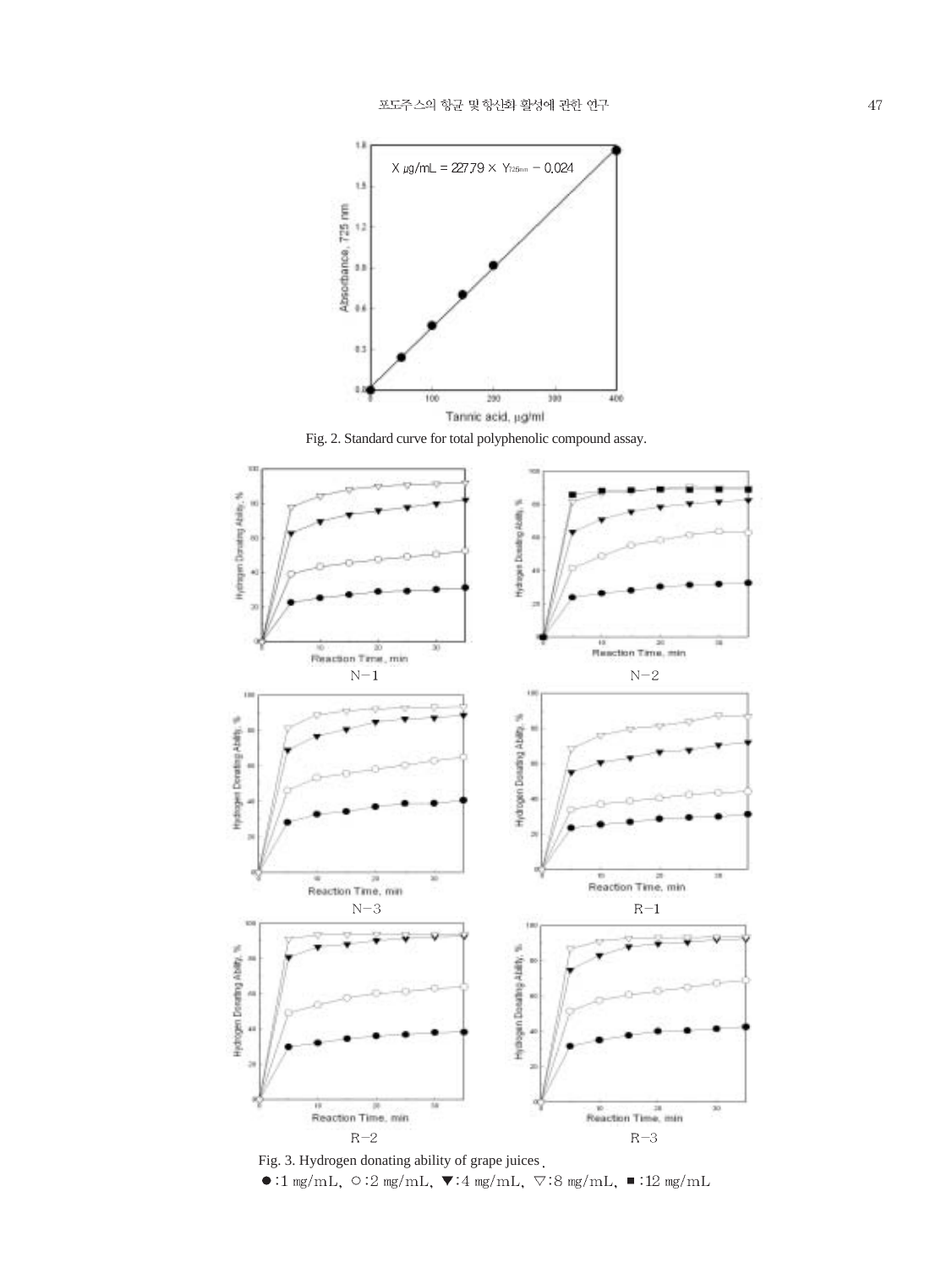| Sample      |       | concentration( $\mu$ g/mL) <sup>1</sup> | total polyphenol(%)* |  |  |  |
|-------------|-------|-----------------------------------------|----------------------|--|--|--|
| Na tural    | $N-1$ | 35.28                                   | 0.35                 |  |  |  |
|             | $N-2$ | 51.68                                   | 0.52                 |  |  |  |
|             | $N-3$ | 30.27                                   | 0.30                 |  |  |  |
| Concentrate | $R-1$ | 27.08                                   | 0.27                 |  |  |  |
|             | $R-2$ | 55.56                                   | 0.56                 |  |  |  |
|             | $R-3$ | 26.17                                   | 0.26                 |  |  |  |

Table 3. Total polyphenols contents (TPC) of grape juice by Folin-Denis method

 $\mu$  concentration( $\mu$ g/mL) = 227.79 × O.D. at 725 nm - 0.024

concentration(ug/mL)  $\times$  100  $\degree$  total polyphenol(%) =  $10$  mg/mL

을 측정하는 방법은 비교적 간단하면서도 대량 측정이 가능해 검색 시 많이 사용되는 방법이다. 이 물질은 radical을 갖는 물질 중에서 비교적 안정한 화합물로 FtOH 용액에서 보라색 으로 발색되는데, 항산화 활성을 갖는 물질과 반응하면 DPPH 의 radical이 소거되면서 탈색되는 점을 이용하여 측정이 가 능하다. 이는 지방질 산화를 억제시키는 척도로 사용되고 있 을 뿐만 아니라 인체 내에서 활성 radical에 의한 노화를 억제 하는 작용의 척도로도 이용되고 있다".

포도주스 건조시료의 항산화력을 알아보기 위해 DPPH에 의한 수소공여능을 측정하였는데, 일정 농도의 시료용액을 가 하여 30분간 반응 후 528 nm에서 흡광도의 감소를 측정하였 다. Fig. 4는 천연주스와 환원주스 각 3개의 시료에 대하여 첨가 시료 농도별 수소공여능의 변화를 시간의 변화에 따라 5 분 간격으로 나타내었으며, 이 때 시료용액을 첨가하지 않은 대조구의 흡광도를 100으로 하여 1/2로 감소시키는데 필요한 시료의 농도를 RC50으로 결정하였다.

Table 4는 포도주스 6종에 대해 DPPH를 이용하여 시료 첨 가 농도별 수소 공여능(%)을 측정해 대조구에 비해 1/2로 감소 시키는 RCso을 결정함으로서 각 시료의 항산화활성을 나타내 었다.

전반적으로 천연주스가 환원주스에 비해서 약간 높은 항산화 활성을 나타내었는데, 그 중 천연주스 시료 N-2가 가장 높은 결과를 보였고, 환원주스 시료 R-1이 가장 낮은 결과를 나타내 었다. 또 항산화활성과 총 polyphenol 함량과의 관련성을 비 교한 결과 상기 결과는 앞서 언급한 총 polyphenol 함량과 거 의 상관된 결과를 보여주고 있어, 페놀성 화합물들이 항산화활 성에 관여한다는 여러 보고들23-25)과 유사한 결과를 나타내었다.

폐놀성 화합물은 식물계에 널리 분포되어 있는 2차 대사산 물의 하나로서 크게 플라보노이드류, 카테킨류 및 탄닌류 등으 로 구분되는데, 최근 이들 성분의 기능성에 관한 연구 평가도 여러 측면에서 이루어지고 있다. 항산화 작용, 항혈전 작용, 고 지혈증 억제작용 및 지방간 억제작용 등이 보고되고 있으며, 과채류에서 유래된 폴리페놀 화합물 섭취량과 심혈관 · 순환계 질환 및 암으로 인한 사망률과 사이의 역상관 관계를 나타내는 여러 연구보고가 있어 이들 화합물의 유효성이 더욱 지지되어 지고 있다<sup>5</sup>.

#### $\Omega$ 약

시중 시판되는 포도주스 총 6종에 대한 생리활성을 측정하 였다. 비교를 위해 천연주스 3종과 환원주스 3종으로 구분하 여 실험을 실시하였고, 이들 시료는 각각 1 L씩을 농축, 동결 건조시켜 그 수율을 구한 다음 실험에 사용하였다.

1. 수율(Yield, %) : 동결 건조된 포도주스 시료는 평균 16.8%의 수율을 나타내었다.

2. 항균활성(Antimicrobial Activity) : Bauer의 disc diffusion방법에 따랐으며, Bacillus cereus 등 6종의 그람 양성균과 E. coli 등 12종의 그람 음성균에 대한 항균활성 측 정 결과 모든 시료에서 활성을 나타내지 않았다.

3. 총 polyphenol 화합물 : Folin-Denis의 방법에 따라 tannic acid를 이용해 표준곡선을 작성하고 이로부터 총 polyphenol 화합물의 함량을 구하였다. 시료의 평균 함량은 0.37%였고, 분류별로는 천연주스가 0.39%, 환원주스가 0.36%로 큰 차이를 보이지 않았으나, 시료별로는 최대/최소 함량비는 2.2로 큰 차이를 보여 N-2와 R-2가 각각 0.52. 0.56%로 높은 함량을 보인 반면 R-1은 0.27%로 상대적으로 현저히 낮은 함량을 나타내었다.

4. 항산화활성(Antioxidant Activity) : DPPH용액에 포도 주스 시료를 첨가하여 30분간 반응 후 흡광도를 측정, RCso을 정하여 항산화활성을 구하였다. 그 결과는 전반적으로 천연주 스가 환원주스에 비해 약간 높은 활성을 보였는데, 천연주스 N-2가 가장 높은 활성을 보인 반면 환원주스 R-1이 가장 낮 은 활성을 나타내어 시료별 총 polyphenol 화합물 함량과 상 관된 결과를 나타내었고 이는 페놀성 화합물들이 항산화활성 에 관여한다는 여러 다른 보고들과 유사한 결과를 보였다.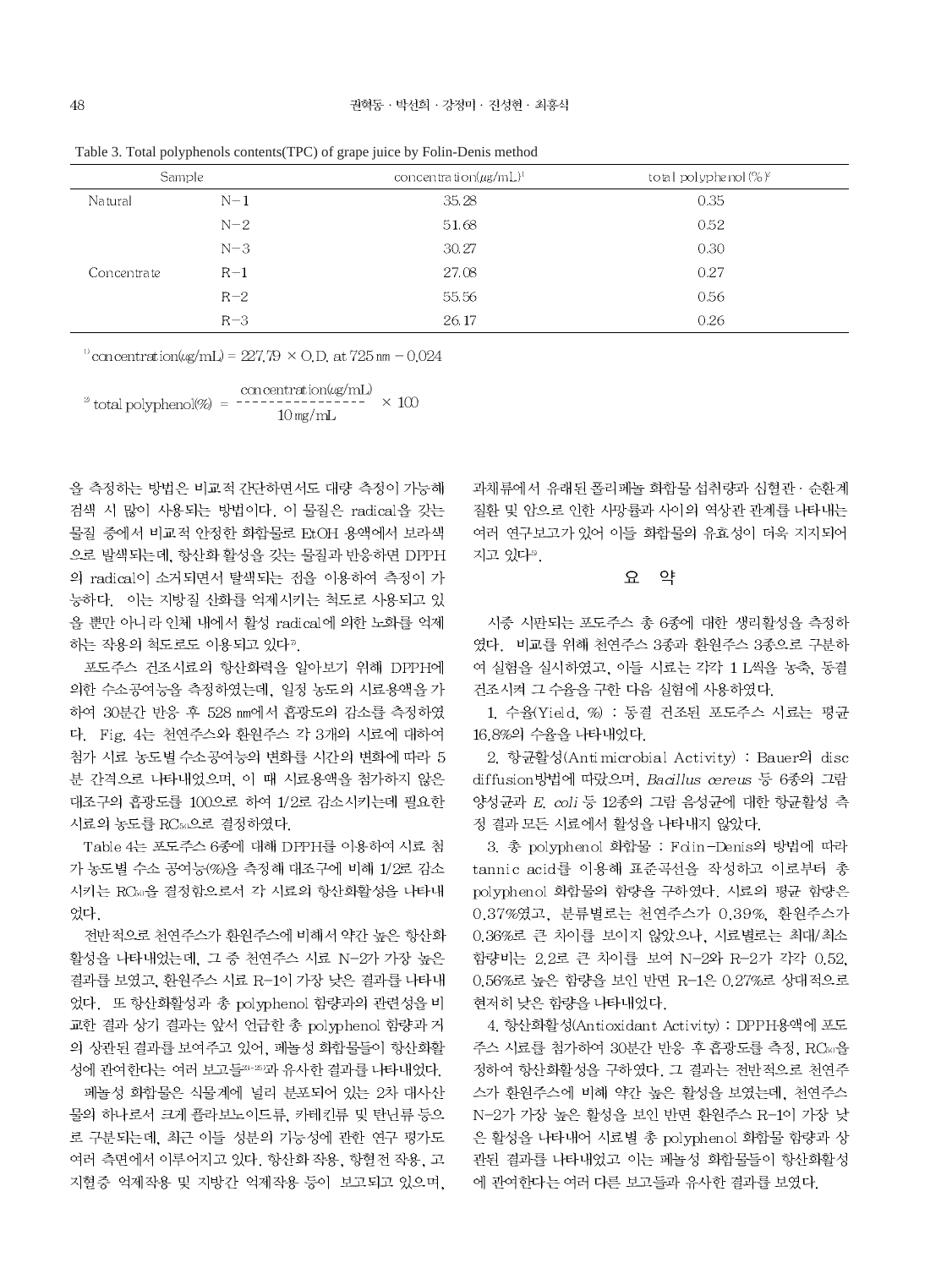| Sample       |       | Hydrogen Donating Ability $(\%)$ |             |             |             |              |
|--------------|-------|----------------------------------|-------------|-------------|-------------|--------------|
|              |       | $1.0$ mg/mL                      | $2.0$ mg/mL | $4.0$ mg/mL | $8.0$ mg/mL | $12.0$ mg/mL |
| Natural      | $N-1$ |                                  | 30.26       | 50.70       | 80.15       | 91.62        |
|              | $N-2$ | 32.43                            | 63.84       | 81.62       | 90.47       | 89.10        |
|              | $N-3$ | -                                | 39.07       | 63.11       | 87.23       | 93.22        |
| Concentra te | $R-1$ | -                                | 30.05       | 43.63       | 70.52       | 87.48        |
|              | $R-2$ |                                  | 38.13       | 63.29       | 92.50       | 93.72        |
|              | $R-3$ | $\overline{\phantom{a}}$         | 41.52       | 67.50       | 92.11       | 93.35        |

Table 4. Free radical level of DPPH by grape juice

 $\vert$  : RC<sub>s</sub> dreduce concentration 50

# 참고문헌

- 1) 신동화, "천연물로부터 항균 및 항산화 물질의 탐색과 이 용", 식품과학과 산업, 36(3), 81~89(2003)
- 2) 조영제, 김병규, 천성숙, "녹차 페놀류가 corn oil-inwater emulsion의 산화 중 hydroperoxide 생성에 미치 는 영향", 한국식품과학회지, 36(1), 19~24(2004)
- 3) 김석종, 임동길, 형석원, 김미숙, 김정옥, 김무남, 이강권, 하영래, "뽕나무 첨가 배지에서 배양한 버섯균사체 배양물 의 자동산화 억제 효과", 한국식품영양과학회지, 33(2), 249~254(2004)
- 4) 오덕환, 이미경, 박부길, "식품유해균에 대한 차류 추출물 의 항균효과", 한국식품영양과학회지, 28(1),  $100 \sim 106(1999)$
- 5) 이윤미, 권명자, 김재곤, 서홍석, 최재수, 송영옥, "배추김 치의 dichloromethane 획분으로부터 항산화 물질의 분리 및 동정", 한국식품과학회지, 36(1), 129~133(2004)
- 6) 차재영, 조영수, "식이성 고지혈증에 미치는 감자 폴리페 놀의 영향", 한국식품영양과학회지, 29(2), 274~279(2000)
- 7) 정성제, 이진희, 송효남, 성낙술, 이승은, 백남인, "약용 식 물 추출물의 항산화 활성 검색", J. Korean Soc. Appl. Biol. Chem., 47(1), 135-140(2004)
- 8) 백홍석, 나영수, 김도한, 이창한, 류병호, 송승구, "초석잡 (Stachys sieboldii MIQ) 뿌리 추출물의 항산화 활성 고  $\frac{3}{2}$ , Journal of Life Science, 14(1), 1~7(2004)
- 9) 박영서, 장학길, "복분자의 유산발효와 생리활성 평가", J. Korean Soc. Agric. Chem. Biotechnol., 46(4), 367~375(2003)
- 10) 이영춘, 황한주, 오상석, "포도종자 추출물의 항산화 효과 에 관한 연구", 산업식품공학지, 6(2), 165~171(2002)
- 11) 정하열, 윤수정, "포도종실 에탄올 추출물의 순차 용매 분

획에 따른 항산화 활성", 한국식품영양과학회지, 31(6),  $1092 - 1096(2002)$ 

- 12) 정하열, 윤수정, "포도종실 에탄올 추출물의 항산화 활성", 한국식품영양과학회지, 31(5), 893~898 (2002)
- 13) 정하열, 박동규, "포도종실 에탄올 추출물의 항균 활성", 한국식품영양과학회지, 32(1), 109~114(2003)
- 14) 박성진, 이현용, 오덕환, "국내산 포도 캠벨종의 종자 및 과피 추출물의 Free Radical 소거능 탐색", 한국식품영양 과학회지, 32(1), 115~118(2003)
- 15) 유미애, 정혜경, 강명화, "포도부산물인 과피로부터 항산 화 물질 최적 추출방법 확립", 한국식품과학회지, 36(1),  $134 \sim 140(2004)$
- 16) Bauer, A.W., Kirby, W.M.M., Sherris, J.C., and Turck, M. "Antibiotic susceptibility testing by a standardized single disk method", Am. J. Clin. Pathol., 45, 495(1966)
- 17) 김민주, "개고사리(Athyrium niponicum) 추출물의 항균 및 항산화 활성에 대한 연구", 동아대학교, 박사학위청구 논문. (2002)
- 18) A.O.A.C. : Official Methods of Analysis. 16th eds., Association of Officials Analytical Chemists, Washington,  $D.C., (1995)$
- 19) Gutfinger, T. "Polyphenols in olive oils", Am. J. Oil chem. Soc., 58, 966(1981)
- 20) 강정렬, 김석중, 박신, "생육시기별 식물 잎의 항산화제 함 량 변화", Journal of Life Science, 14(1),  $104 \sim 109(2004)$
- 21) Blois, M.S. "Antioxidant determination by the use of a stable free radical", Nature, 26, 1199~1200  $(1958)$
- 22) 임진아, 나영순, 백승화, "대나무 에탄올추출물의 항산화 효과 및 아질산염 소거작용", 한국식품과학회지, 36(2),